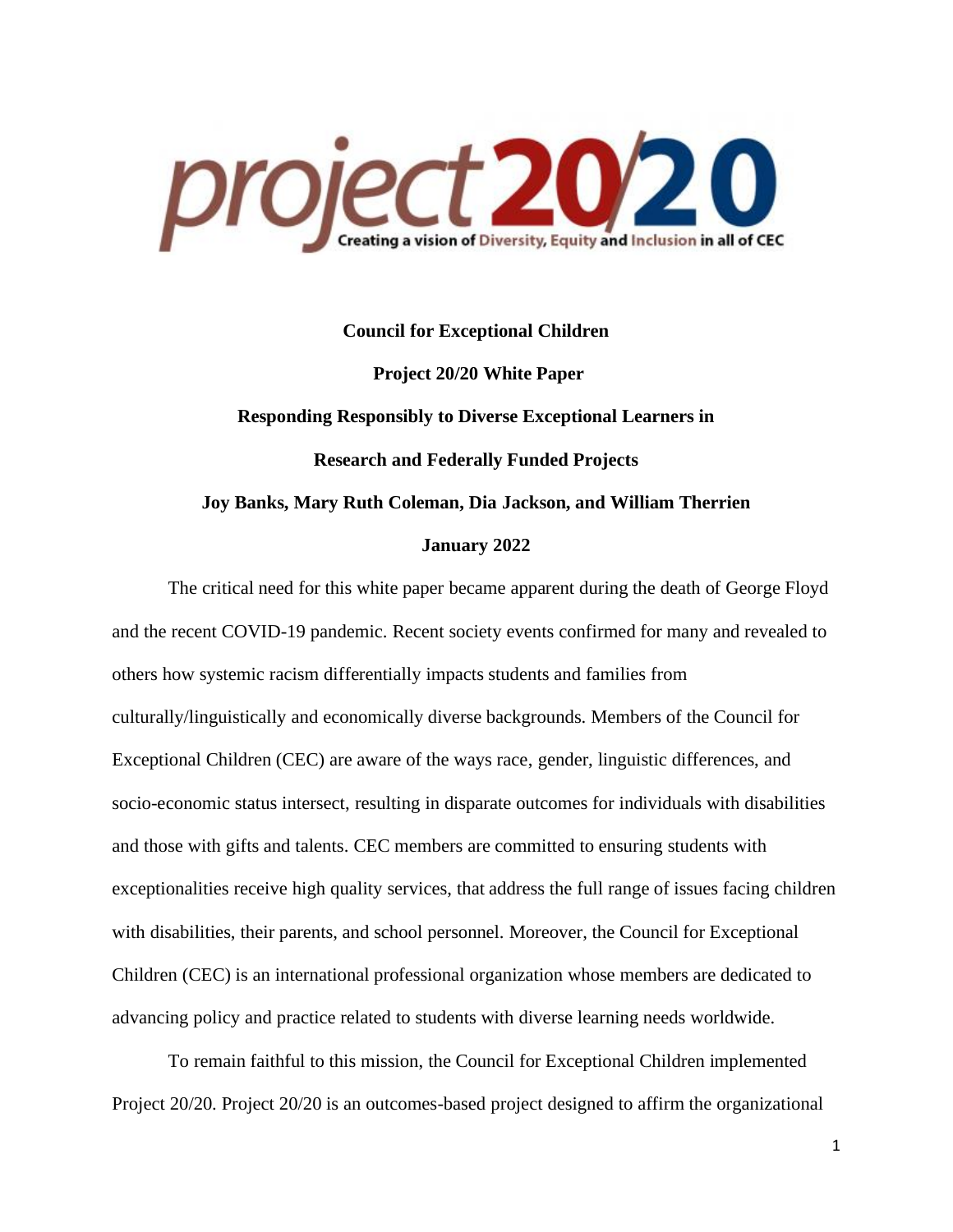commitment to equity and social justice. Members of Project 20/20's Engagement Committee expressed concern regarding the insufficient attention given to the ways the profession of special education inadvertently reinforces systems of racism and marginalization. Our comments emphasize how composition of research teams and time-honored data reporting practices may result in more entrenched educational inequities. We intend to provide recommendations that will lead to more equitable research practices. We hope this white paper will encourage national funding organizations to institutionalize practices that deliberately enhance diversity requirements among research teams and necessitate data reporting procedures that feature within-group learning differences.

Educational research serves as a vital tool for establishing policy and practice within the profession of special education. Our research operates as a determinant of quality-of-life outcomes for historically marginalized children and youth with disabilities. It is necessary, then, to approach research as more than an intellectual exercise. We must thoroughly critique the consequences of our research traditions to excavate and eradicate all forms of educational inequities that occur due to our processes and practices.

#### **Section I: Importance of Inclusive Representation on Special Education Research Teams**

In this section, we make the case that the issues and problems faced within special education and gifted education necessitate that researchers use the lenses of social justice, equity, anti-racism, inclusion, and belonging (Trainor & Robertson, 2020; Coleman, et al., 2021; DR CEC, 2022). In addition, we address the importance of inclusive research teams that intentionally incorporate the perspectives of non-mainstream groups that have often been disenfranchised within the research culture (Arzubiaga, et al., 2008; Skiba, et al., 2008). Last, we discuss strategies to enhance the representation of marginalized voices within the research process.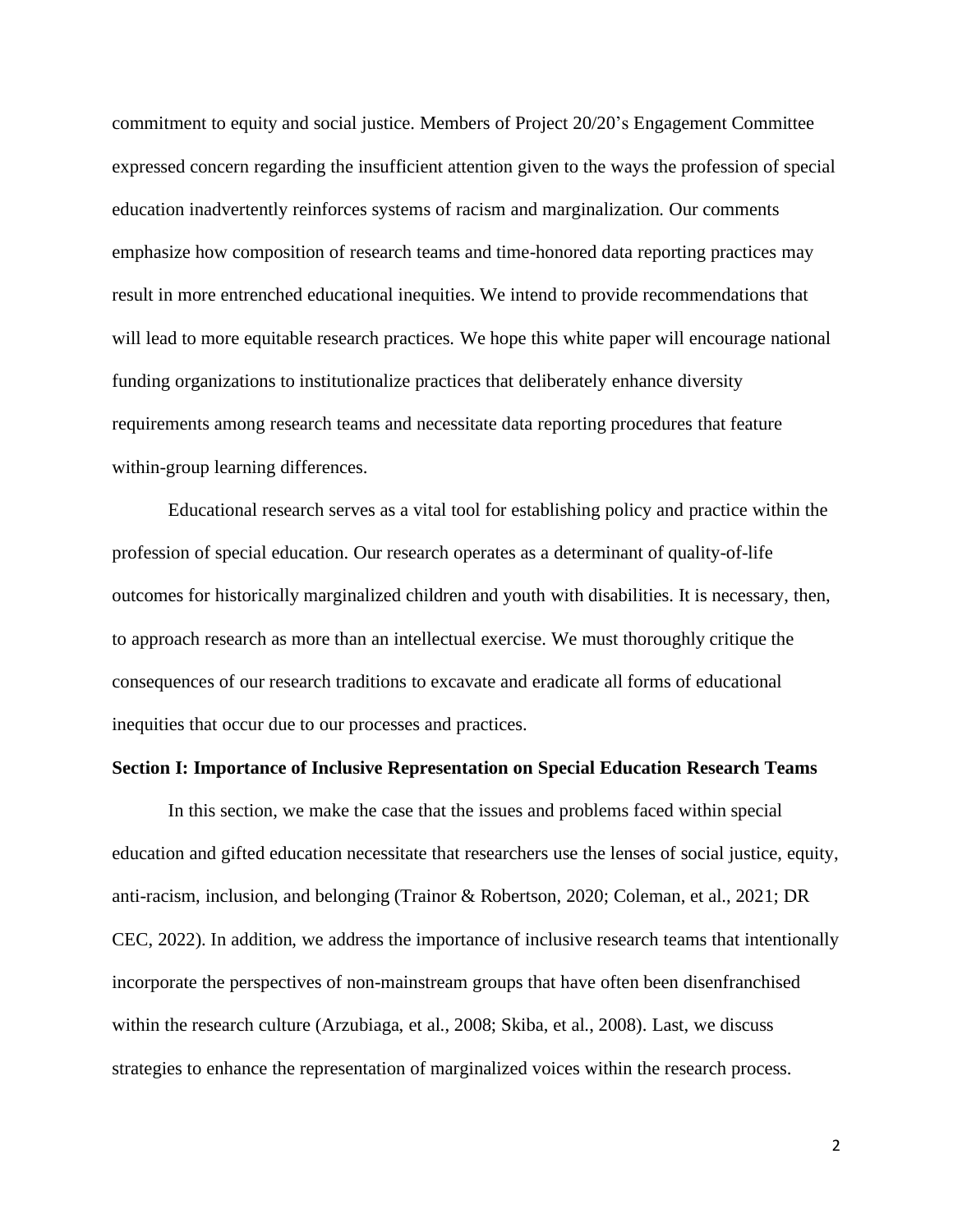#### **The Role of Research in Tackling Wicked Problems within Special Education**

Many of the challenges we face in education are complex, ill-defined, and persistent; Rittel and Webber (1972) call these "wicked problems." Factors that make these problems so difficult include: how the problem is defined depends on who you ask; each problem is unique with its own set of stakeholders, and outcomes depend on a complex web of contextual variables that are impossible to control. The negative impacts special educational policies and practices can have on culturally/linguistically diverse students and economically disadvantaged groups can be defined as a wicked problem. Wicked problems exist within a complex social milieu, and this social complexity makes solving them challenging. Conklin (2001) points out that because of this social complexity, "solving wicked problems is *fundamentally a social process"* (p. 17, italics in original). Because of the wicked nature of many research problems, we must look at both the role of research within special education and the nature of the researchers.

Through research, we build knowledge, test theories, and compile evidence about the effectiveness of practices and policies (Gallagher, 2006). These, in and of themselves, are beneficial; however, research is a *means,* not an *end*. The primary goal of research is to improve outcomes for students served within the margins of education. Research findings must be translated into policy and practice (Wasik & Coleman, 2019). If research findings are to be useful in improving outcomes for culturally/linguistically diverse and economically disadvantaged students served within special education, researchers must use the lenses of social justice, equity, anti-racism, inclusion, and belonging (Trainor & Robertson, 2020; Coleman, et al., 2021; DR CEC, 2022). Further, the applicability and relevance of research findings for students from culturally/linguistically diverse and economically disadvantaged groups must be intentionally considered throughout the research process. We must, as Arzubiaga and colleagues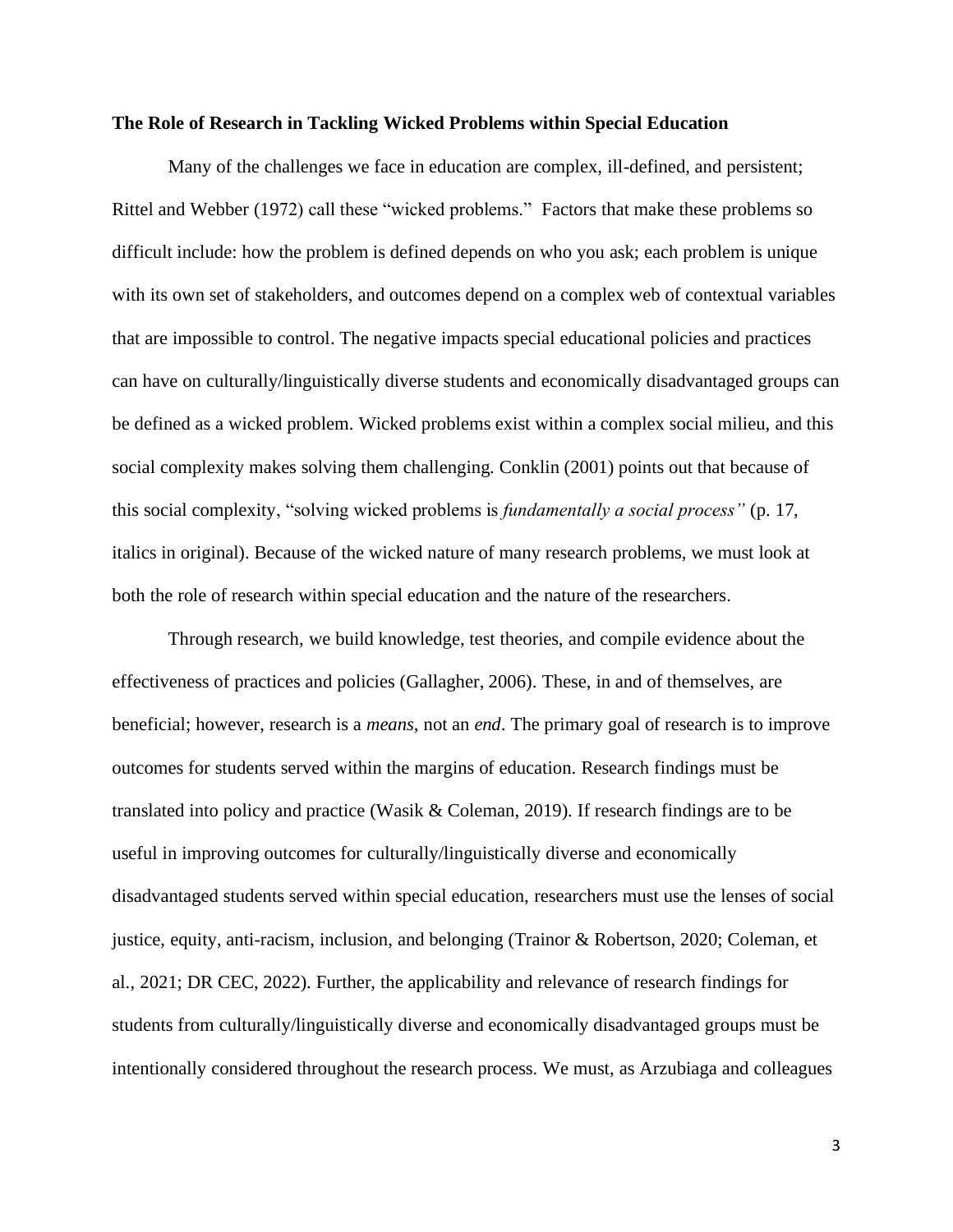(2008) point out, "produce research that responds to the growing diversity of the student populations across and within multiple contexts." (p. 341).

### **The Importance of Inclusivity and Representation for Research Teams**

Conducting special education research that is applicable to and relevant for culturally/linguistically diverse and economically disadvantaged students calls for greater inclusivity within research teams and deeper collaboration with key stakeholders. Inclusivity is paramount to ensure that non-mainstream perspectives are incorporated within the research design (Arzubiaga, et al., 2008). Collaboration with key stakeholders (e.g., family members, teachers, neighborhood organizations, the students themselves) is central to ensuring research findings are relevant and applicable to students in complex real-world settings (Wasik & Coleman, 2019). Indeed, the failure to consider non-mainstream perspectives and key stakeholder input may be at the heart of why many wicked problems are so persistent (Coleman, et al., 2020). Inclusivity and collaboration must be built into the entire research process from the beginning, framing the "problem" understudy through the transformation of research findings into policy and practice (Coleman, et al., 2021; Arzubiaga, et al., 2008; Skiba, et al., 2008). Trainor and Robertson (2020) explore how current research practices impact how we study diversity and equity and make the critical point that "…how we study a problem influences how we solve it."  $(p. 2)$ .

Creating inclusive research teams is more complex than having a person of color on the team; teams need to consider members' cultural backgrounds, areas of expertise represented on the team, and members' abilities to advocate, build coalitions, and collaborate with multiple stakeholders. There are several ways that research teams can become more inclusive and representative, we recommend that researchers: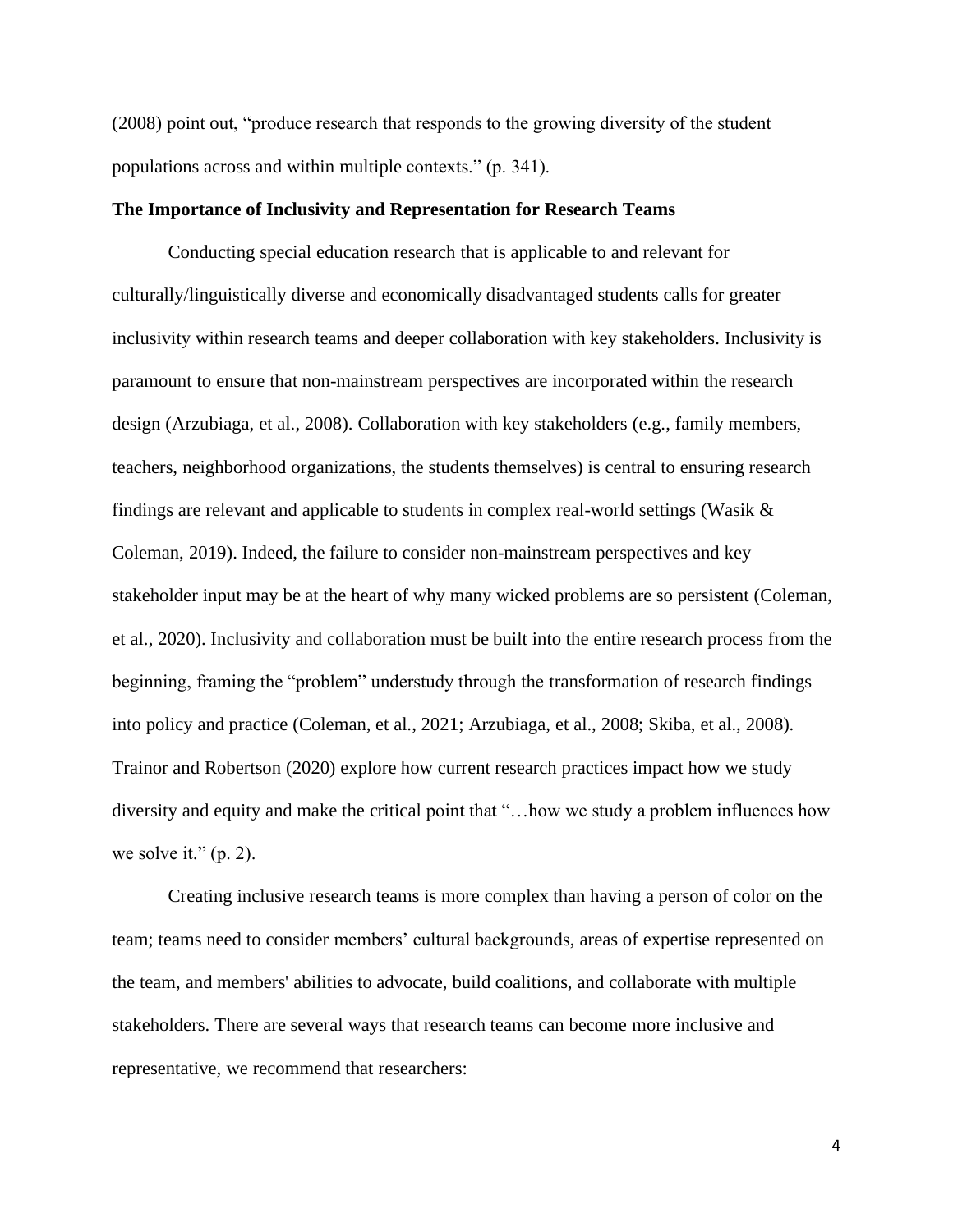- Build more diversity within the research team
- Create advisory boards or panels that reflect non-mainstream perspectives
- Conduct focus groups, interviews, surveys to secure stakeholder input
- Partner with stakeholders throughout the research process.

The purpose of becoming more inclusive and representative in research is to improve outcomes for students served within special education, including students from culturally/linguistically diverse and economically disadvantaged groups. By products of being more inclusive and representative in our research practices may also include: expanded opportunities for collaboration across stakeholder groups; increased applicability of research findings to real-world contexts; and improved translation of research findings to policy and practice (Waski & Coleman, 2019).

### **Section II: The Importance of Disaggregated Data within Evidenced-Based Intervention Studies**

In this section, we emphasize the importance of reporting disaggregated data. Increased diversity in our nation necessitates that researchers account for contextually nuanced characteristics of students found in their study's population samples, such as racial, ethnic, linguistic, and socio-economic status. The United States has experienced a population growth of 23 million citizens who identify as Asian, Latin@, African American, or more than one race. The 2020 U.S. Census data underscore the importance of establishing a requirement that researchers report disaggregated demographic data of culturally/linguistically and economically diverse youth within their intervention studies. In this section, we explore notions of diversity and press upon the need to embrace lenses of equity, social justice, and anti-racism. Our ability to engage in inclusive conversations about cultural differences increases trustworthiness among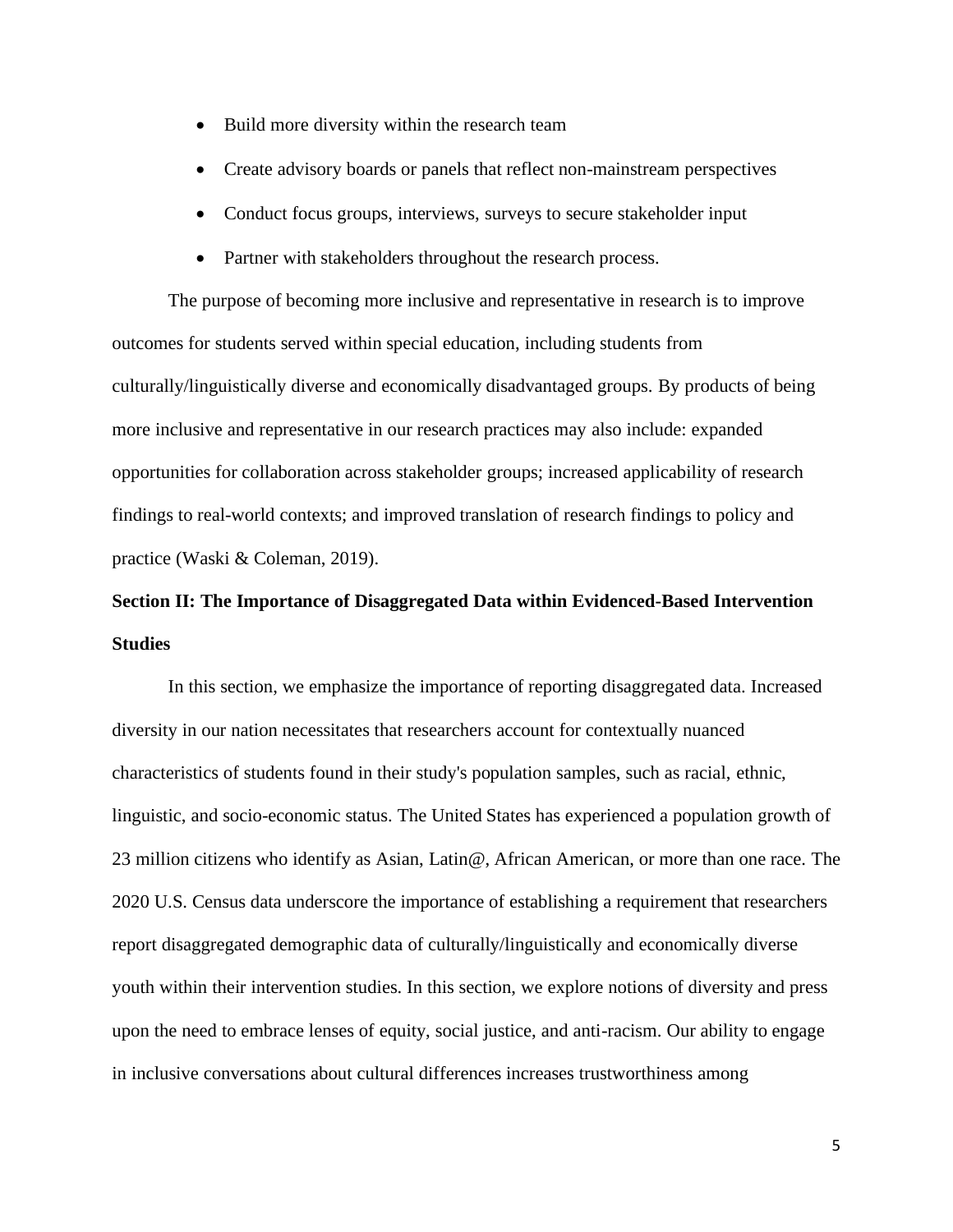culturally/linguistically and economically diverse learners and family members who are beneficiaries of our investigations.

### **The Importance of Understanding the Nuanced Context of Culture**

Our changing demographics require research practices to shift to account for student diversity across and within various contexts. The National Center for Education Statistics (NCES, 2018) indicates that 47% of students enrolled in elementary and secondary schools are European-American, 15% are African American, 27% are Latin@, 5% are Asian American, and 1% are Native, and 4% of students represented two or more races. The long-established research practice is to apply these six racial categories as reported by the NCES. An unintentional consequence of this time-honored practice is the overgeneralization of conceptualizations of race, ethnicity, language, and culture.

Subtle differences in racial, ethnic, regional, language, and economic status, which influence learning outcomes for culturally/linguistically and economically diverse students with disabilities, remain unaccounted for when applying the six racial categories within research analyses. Teranishi, et al. (2020) explore how the absence of disaggregated data based on race, ethnicity, disability, and economic status "leads to statistically erasing populations, as they do not appear in the data" (p. 17). An anti-racist and inclusive approach to special education research methodologies require that scholars problematize our longstanding conceptions of race, ethnicity, and even notions of disability. Thus, allowing for greater generalizability and respect for the cultural differences found within our ever-changing U.S. population.

Students' racial status is often used as a proxy for all cultural differences. However, the traditional data reporting process of the six racial categories within the U.S. census data (and educational interventions) does not account for within-group differences (Teranishi, et al., 2020).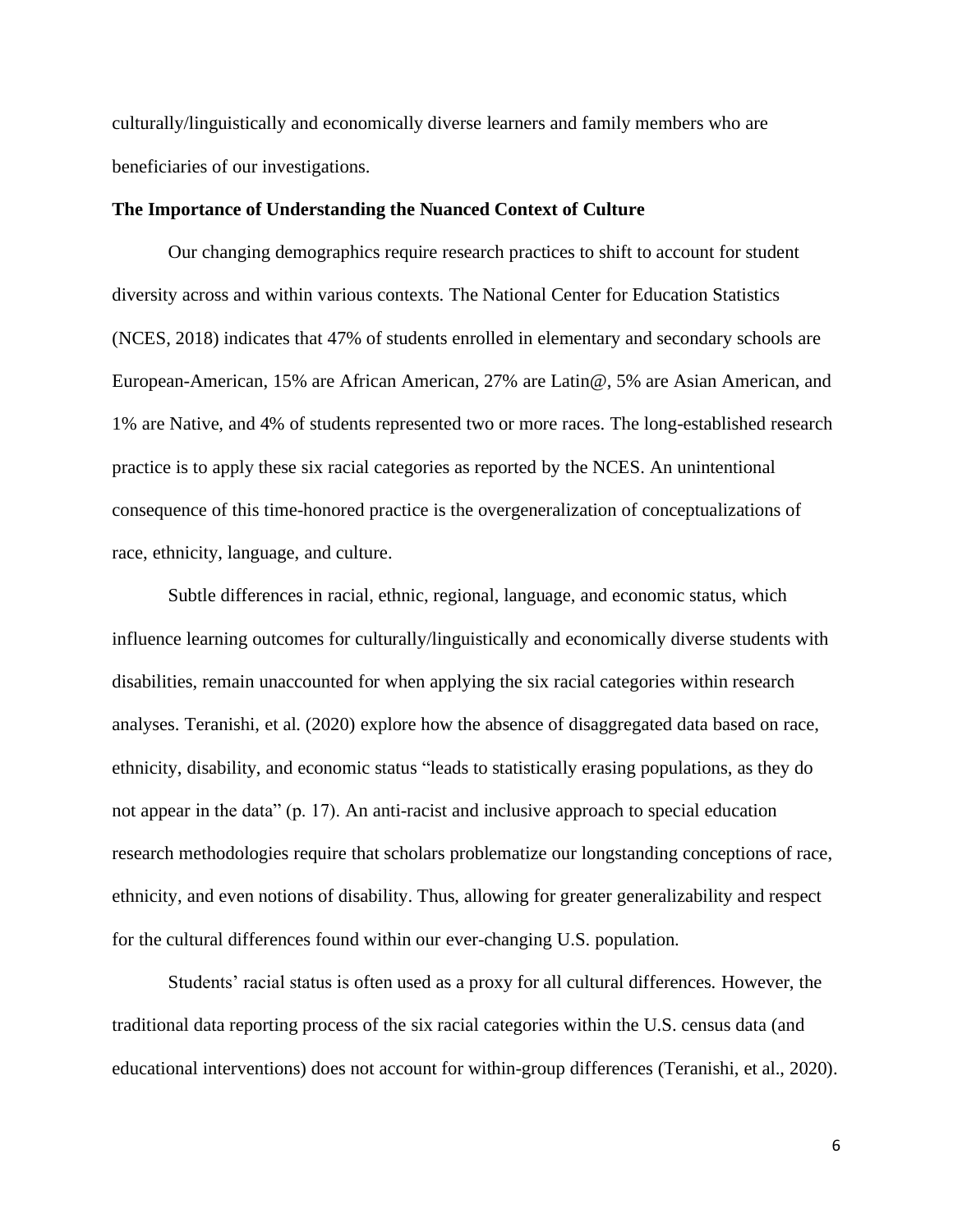For example, our reporting methods do not distinguish between learning outcomes for a Latin@ student who is U.S. born and socialized in an urban area versus a Latin@ student who has recently immigrated to the U.S. Traditional racial categorizations similarly obscure ethnic differences for students within the Black or African American category. Students within this category include African Americans, continental Africans, Caribbean Americans, African Latinos, and African Canadians who may reside in the U.S. Ladson-Billings (2020) asserts that racial and ethnic categories within educational research studies are often conflated and, consequently, lend themselves to reinforce stereotypes about culturally and linguistically diverse students.

Moreover, our traditional notions of race and ethnicity ignore the fluidity of our changing demographics. Underexamined notions of race and ethnicity can lead to research interventionists that further marginalize students and reproduce racial inequities in schools (Teranishi, et al., 2020). Adequately addressing the changes in our demographic landscape requires a critical examination of how established research practices reinforce systems of racial inequity.

There is also evidence to substantiate that statistical reporting related to culturally/linguistically and economically diverse students are overwhelmingly absent from reporting data. Sinclair, et al. (2018) examined 495 intervention articles across 12 special education journals and found that only 54% of the studies provided limited information about the cultural/linguistically and economically diversity of participants. We propose that there is a need for clear reporting on what is available in the data and exhaustive descriptions of where data were collected. Further, we recommend that explicit conversations are necessary about the researchers' decision to include and report on specific demographics of students represented in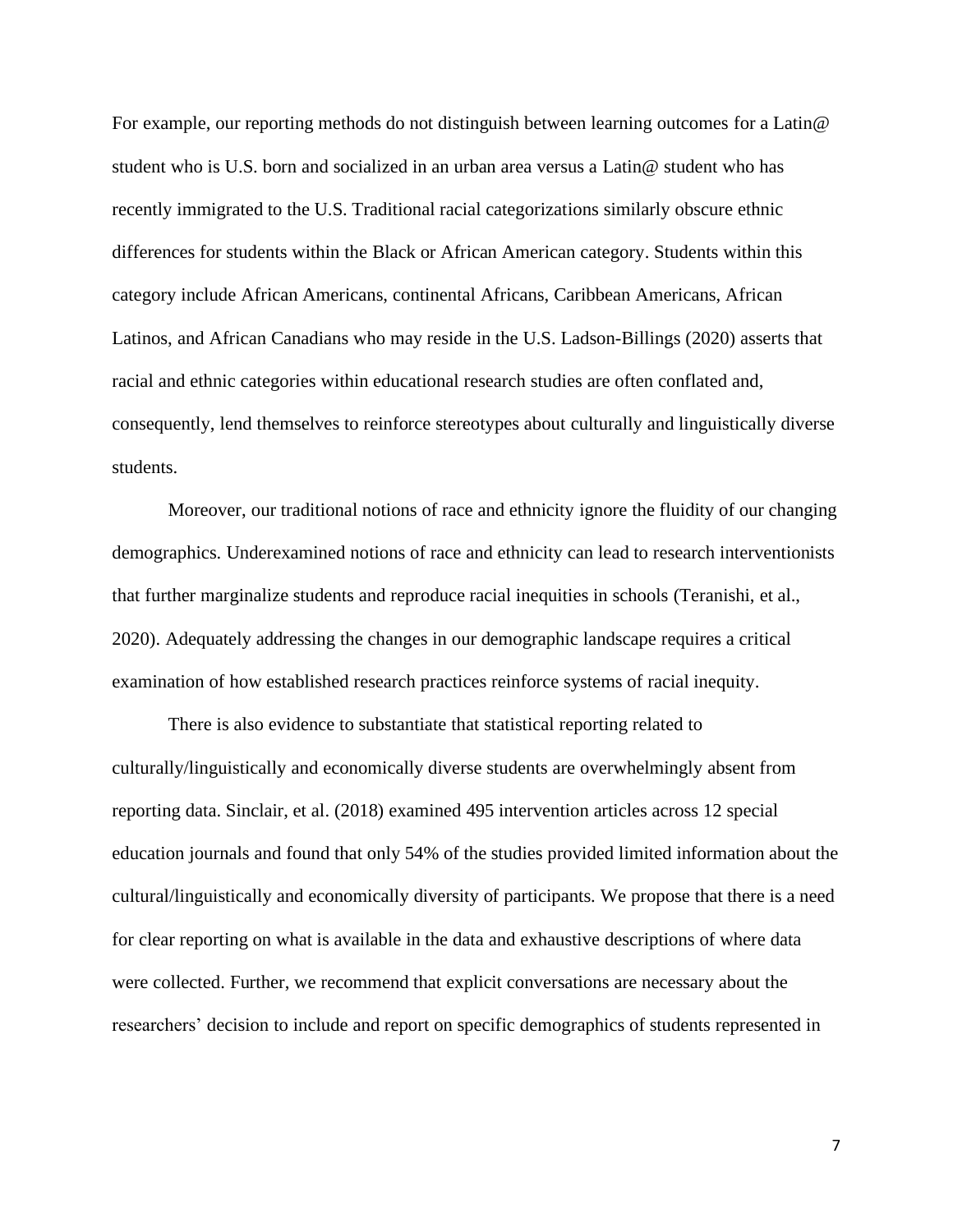the study. Limitations of generalizability become more transparent when we explicitly describe the learning outcomes for which students in the intervention were effective and not effective.

We must also recognize the social construction of race, ethnicity, and disability within our schools and community and how our data reporting practices reinforce categorizations of human difference (see *The Center on Community Solutions*, 2020). An examination of the ways teachers and researchers understand these markers of difference is needed (Banks, 2015). Finally, researchers and practitioners must acknowledge how evidence-based interventions are mediated by the more nuanced, dynamic, and contextualized communities in which they exist. There are multiple ways to ensure equitable representation of data sampling and to determine the impact of the intervention on specific groups of diverse learners and we recommend that:

- Research teams can examine sampling procedures to ensure samples reflect or take into account the population of students for whom the intervention is designed
- Research reports should provide transparent and explicit discussions of their sampling and data collection processes as it relates to diverse students, families, and communities
- When ethically feasible, research reports should share disaggregated data analysis examining results for different target populations
- Researchers should self-report on their positionality for qualitative and quantitative data reporting.

We contend that decontextualized discussions of evidence-based interventions can conflate race, ethnicity, language, and culture; and simultaneously reinforce stereotypes about learners from culturally/linguistically and economically diverse backgrounds.

## **Section III: Targeted Federal Funding for Special Education and Learners with Diverse Learning Differences**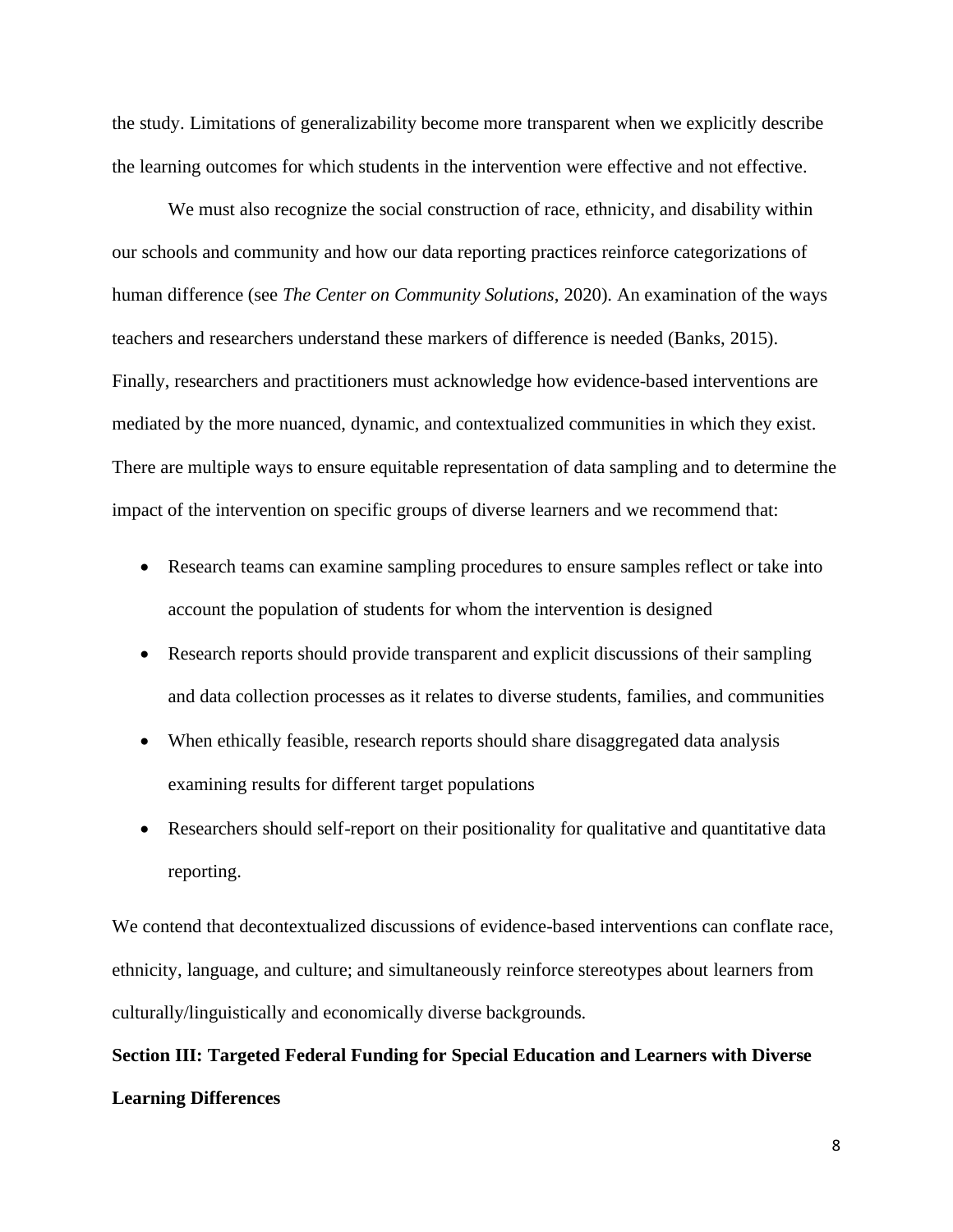In this section we address research topics that are central to building a foundation of social justice and equity within special education and gifted education funding sources. We address the need for federal agencies to identify topics in special education that advance our understanding of effective pedagogies for culturally/linguistically and economically marginalized children and youth with disabilities. We also address the need to enhance the identification processes for culturally/linguistically and economically diverse learners with gifts and talents. Several topics should be further explored and funded through federal research funds. The suggested topics described would address the current lack of research in this area and inform policy and practice relevant to the students we serve.

Research needs to consider students' cultural and linguistic backgrounds and the impact of community and family engagement. In addition, we know that education has been constructed on systems and structures that were not built to include all students. Therefore, research that illuminates the systemic factors that impact outcomes for students with disabilities and particularly students whose identities include the intersection of disability and race, class or linguistic differences, needs to be supported. Finally, the most important factor in student achievement is the teacher in the classroom. Given this, research focused on improved teacher preparation, recruitment, retention, and ongoing professional learning should be encouraged. Below we explain each of these areas in more depth.

### **Research that Disaggregates Results of the Student Population**

For decades, special education research has been published on the effectiveness and implementation of evidence-based programs and practices, but this research rarely disaggregates results by race, SES, or English learner (EL) status. Sinclair and colleagues (2018) highlighted the need to support research that reflects the diversity of student population across the country. In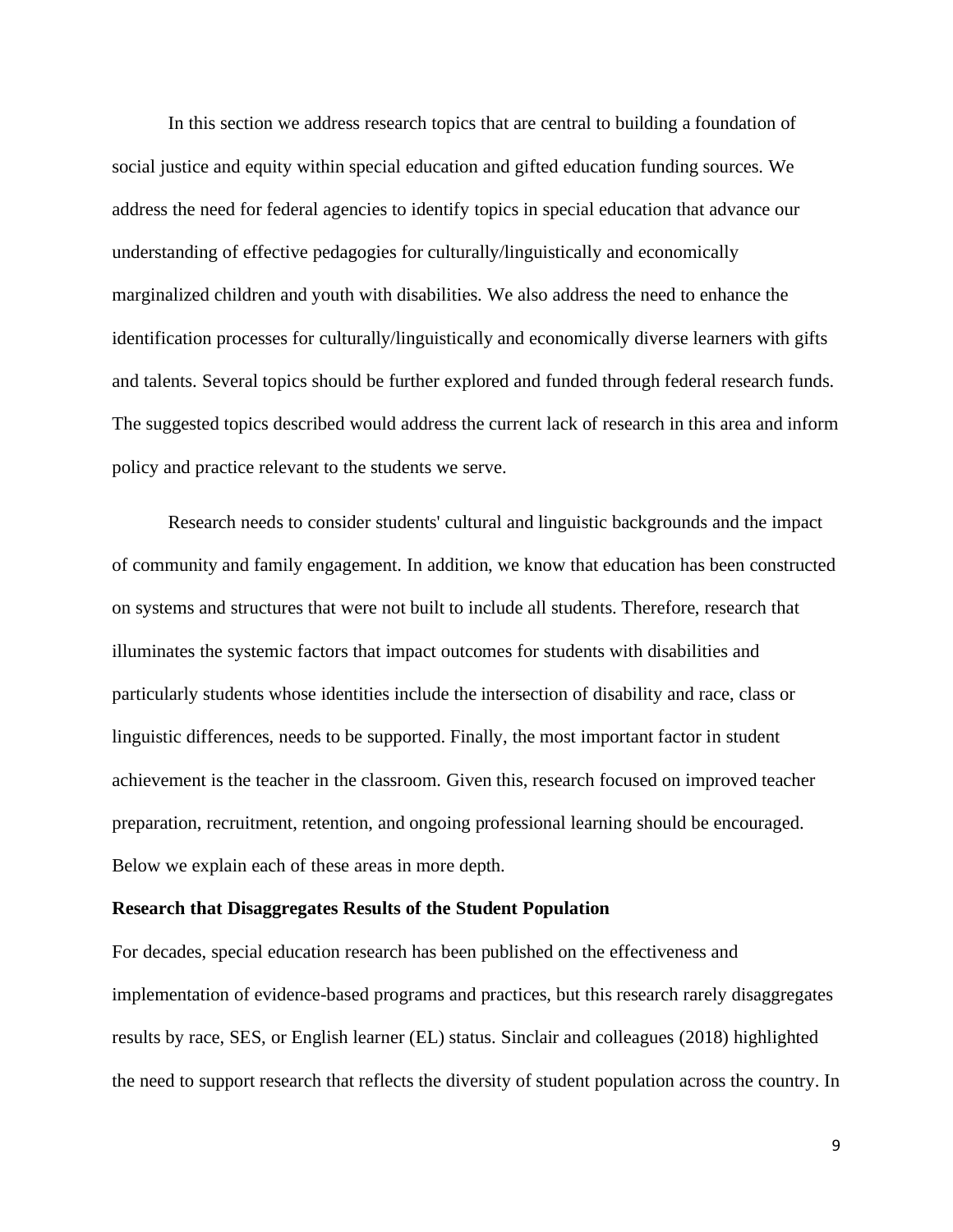their examination of intervention research, Sinclair et al. (2018) found that, despite some progress in including diverse participants over the past years, students from racial and ethnic populations are still underrepresented. This lack of information on how interventions and programs impact these students specifically adds to cultural blindness and potentially masks important differences in effectiveness. Research that examines intervention, instruction, and program effectiveness for all students with disabilities, including students who are also ELs, lowincome, and culturally diverse is needed.

### **Research that Includes the Role of Communities and Families**

There is currently a dearth of research around what programs, interventions, and instructional approaches work in under-resourced settings. Research should consider community and school contexts and how these factors impact educational outcomes. Given the important and clear role of poverty on student engagement and achievement, research topics examining the positive facilitative factors for academic achievement in urban, rural, low-income, and underserved communities are needed. Research that illuminates the role of communities and families in the education of students with disabilities and students with gifts and talents, particularly culturally/linguistically and economically diverse students, should be supported.

This research would take a broader perspective of school outcomes, taking into account the important role of school context, the role of the community, and factors that may inhibit or promote positive outcomes for students with disabilities. For example, research on the importance of family engagement is clear but what is less clear is how low-income, urban and rural communities contribute to student outcomes for culturally/linguistically and economically diverse students with disabilities.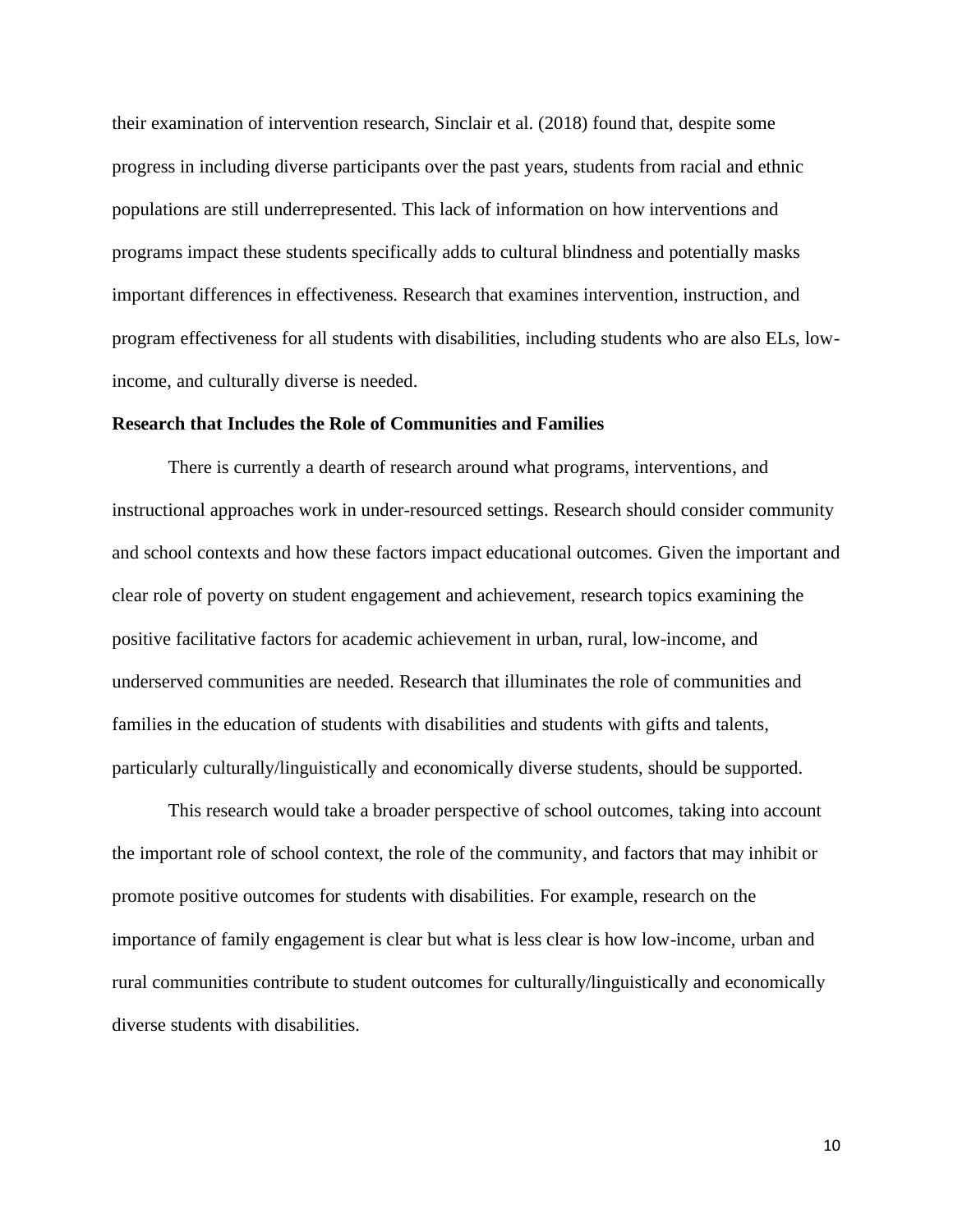## **Research on Teacher Quality: Teacher Preparation, Retention, Recruitment and Professional Learning**

Research indicates that students of color and low-income students are more likely to be taught by less experienced and less qualified teachers. Teacher experience, preparation, and turnover impact students in high need schools more than others, yet there is an absence of research that points to what can be done to mitigate this impact. Additionally, the field of education comprises approximately 83% white women compared to the student population, which is much more diverse. To address this gap, research around effective teacher preparation for diverse students, ongoing preparation of culturally proficient teachers, and research around recruiting and retaining a more diverse teacher and leader workforce is needed (Jackson & McCray, 2016). The special education profession can benefit from understanding the experiences of culturally/linguistically and economically diverse teachers. Additionally, research around how educators are prepared and supported to be culturally and linguistically proficient is needed to inform policy and educator preparation and retention better (Fowler, Coleman, & Bogdan, 2019).

### **Research to inform systemic improvement efforts**

Our education system was created during a time when inequity was an accepted societal norm and prejudice was encouraged (Coleman et al., 2021). Additionally, many schools still operate under a "factory model" that does not consider how students learn differently (Learning Policy Institute, 2020). Though progress has been made over time, we still see the impact of discriminatory policies and practices today. Research is needed to examine the systemic factors that play a role in creating inequities. These factors include policies, funding structures, procedures, and practices. With increased research in this area, we can do more than remove barriers to achievement, but we can effectively build pathways for success.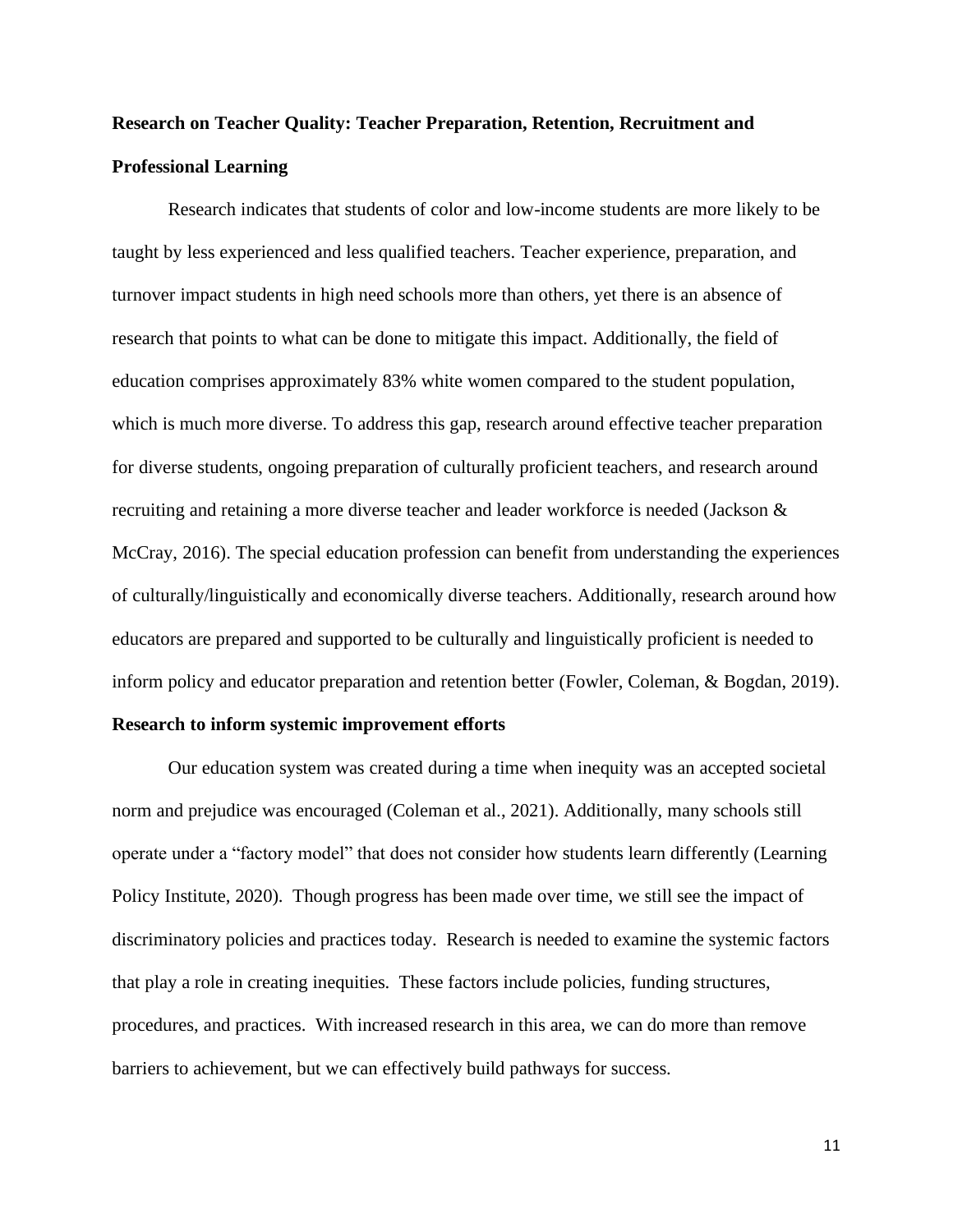#### **Research to Identify and Support Scaling-up Existing Successes**

While challenges exist within special education, there are "pockets-of-excellence" where things are already working well. These may be a school district, a school, or a classroom where students are successful, families are included, and outcomes are positive. Finding and studying these pockets-of-excellence is a worthy area of research. The study of success sets a foundation for the future. Identifying why and how something works well is critical to bring the practice to scale. While there are any number of reasons why a practice fails, there are often only a few key elements that are critical to its success. Identifying the critical elements needed for a practice to be successful for diverse learners builds capacity for reaching scale.

### **Section IV: Request for Proposals to Incentivize Inclusivity in Research Practices**

In this section we make the case that federal funding agencies must prioritize diversity, inclusivity, and social justice. This section reiterates the importance of creating inclusive research teams that include researchers and stakeholders who can provide non-mainstream perspectives. Further, we discuss ways to ensure principal investigators (PIs) are knowledgeable about topics of diversity and engage research teams in continued learning about culturally/linguistically and economically diverse learners identified with special needs.

#### **The Role of Funding Agencies in Institutionalizing Strategies to Incentivize Inclusivity**

One of the concerns regarding federally funded proposals is that federal agencies do not prioritize submissions that include diverse research teams and disaggregated data. Although most special education researchers would agree on the importance of embracing diversity, a focus on diversity is not incentivized within the various request for proposals. The process of incentivizing diversity in federally funded research proposals requires that quality points are provided to proposals that consider the inclusion of diverse research teams, stakeholders, and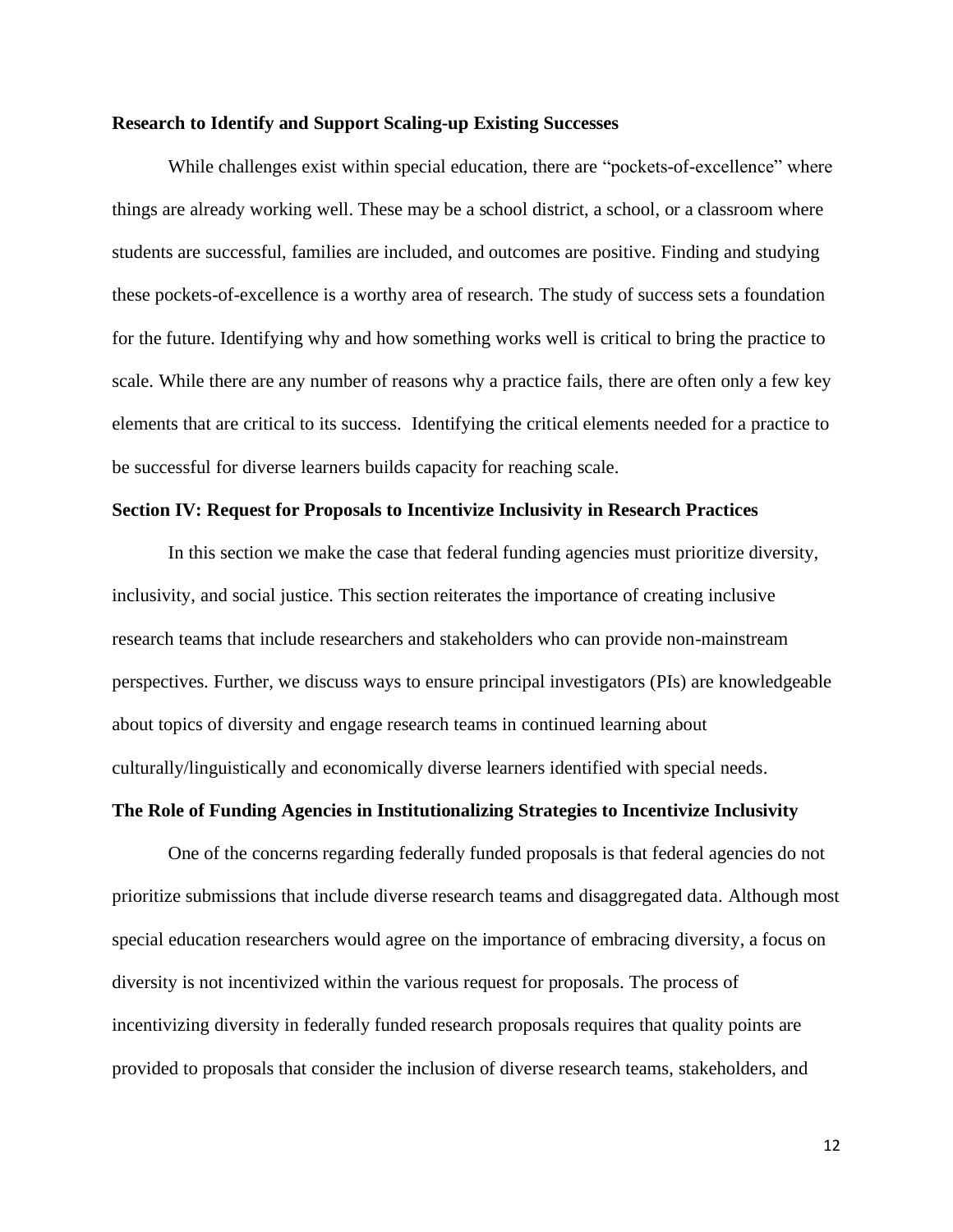targeted low-resourced communities. Incentivizing strategies to enhance diversity in proposal submissions also creates a process of accountability that has previously been absent.

### **Building Knowledge of Diversity, Social Equity, and Anti-Racism**

There is currently ample research to acknowledge that cultural competence requires exposure to diverse communities, continuous personal reflection, and willingness to embrace new ways of thinking. Researcher background, knowledge of diverse communities, and positionality also influence how proposals are designed, evaluated, and implemented. To this end, incentivizing an inclusivity development plan within submitted proposals would encourage research teams to prioritize topics of cultural/linguistic and economic diversity. An inclusivity enhancement plan would require that PI's discuss how the research team will work to eliminate cultural/linguistic bias and ableism with the intention to build the cultural competence of researchers. An inclusivity enhancement plan would demonstrate the team's commitment to reducing personal bias and learning about the diverse communities they plan to serve.

Our limited knowledge about which interventions and instructional approaches work for targeted culturally/linguistically and economically diverse learners identified with disabilities and gifts and talents impedes our ability to positively impact their educational outcomes. Our professional negligence in this area contributes to reinforcing systems of inequity. Given the importance of building a more just and equitable society (and profession), there is also a need to offer seed-funding to proposals designed to determine the effectiveness of interventions for culturally/linguistically and economically diverse children and youth with disabilities. And, there is a need for funding opportunities that would allow researchers to scale up their research when promising practices are identified.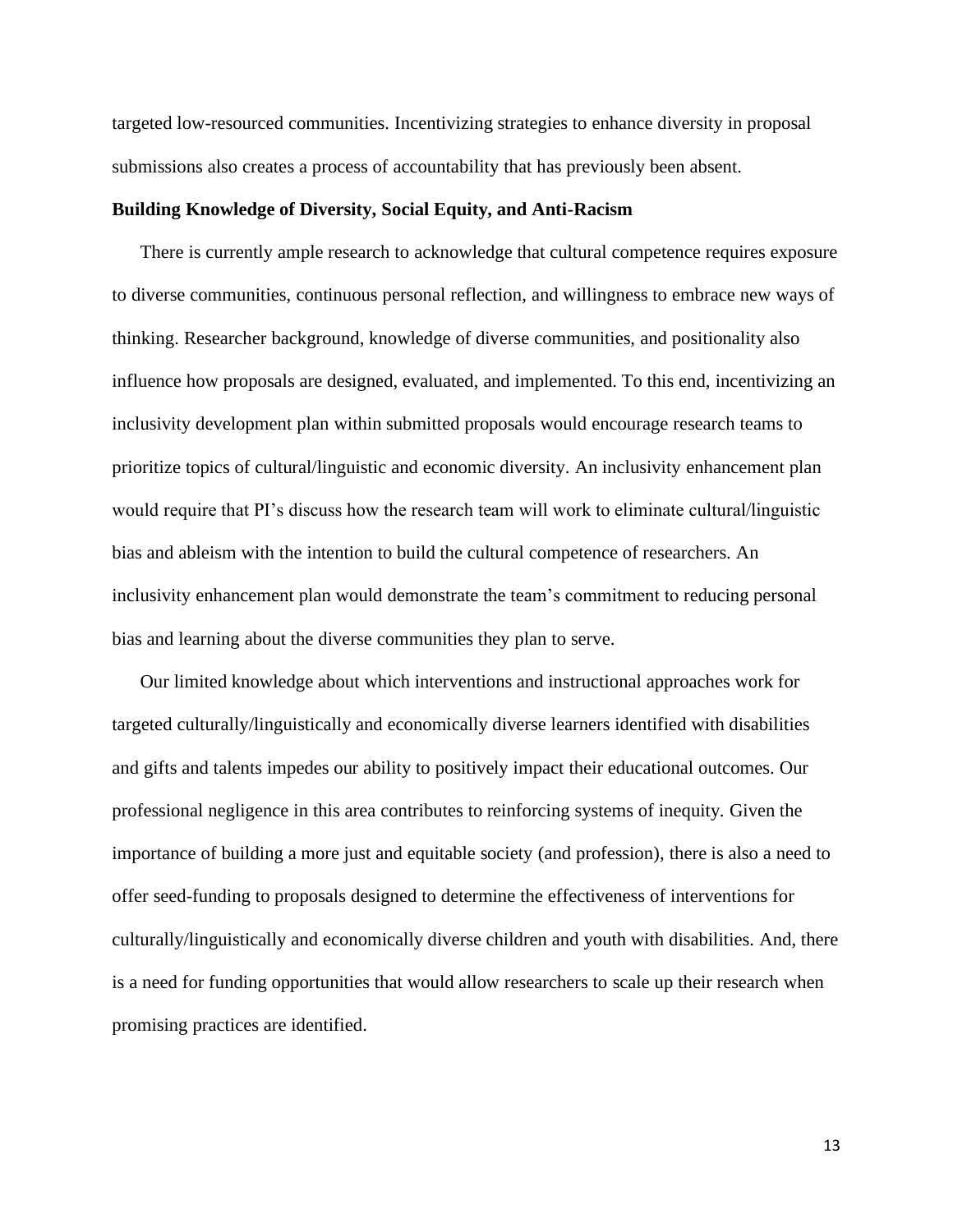### **The Role of Federal Funding Agencies in Developing Equity-Focused Research Teams through Think Tanks**

This process of assessing the effectiveness of interventions and instructional practices requires that researchers who are committed to issues of anti-racism, social justice, and equity are provided opportunities to engage in mentorship and think-tanks which have the purpose of improving upon teacher preparation programs and research practices. In the past federally funded programs, such the Center of Minority Research in Special Education (COMRISE I and II), Linking Academic Scholars to Educational Resources (LASER), and The Monarch Center a National Outreach and Technical Assistance Center on Discretionary Awards for Minority Serving Institutions provided opportunities for special education teacher educators at minorityserving institutions to receive mentorship in grant writing, hands-on practice in curriculum design, and opportunities for collaboration. Faculty members attended workshops with the intended focus of developing projects that would meet the needs of diverse teacher educators and culturally/linguistically diverse children and youth with disabilities. The national focus on antiracism, equity, and social justice requires reintroducing programs of this type. Moreover, there is a need to provide opportunities that would include think-tanks for researchers committed to areas of diversity and social justice and who represent majority and minority-serving institutions.

Prioritizing areas for research is a critical role of the funding agency. This prioritization is reflected in the topics addressed in the call for proposals, but also in the guidance given to reviewers as they assess the quality of the submissions. We recommend the use of quality points to clarify the important priorities such as:

- Research teams that explicitly address representative inclusion of diversity
- Methodology which engages key stakeholders as part of the process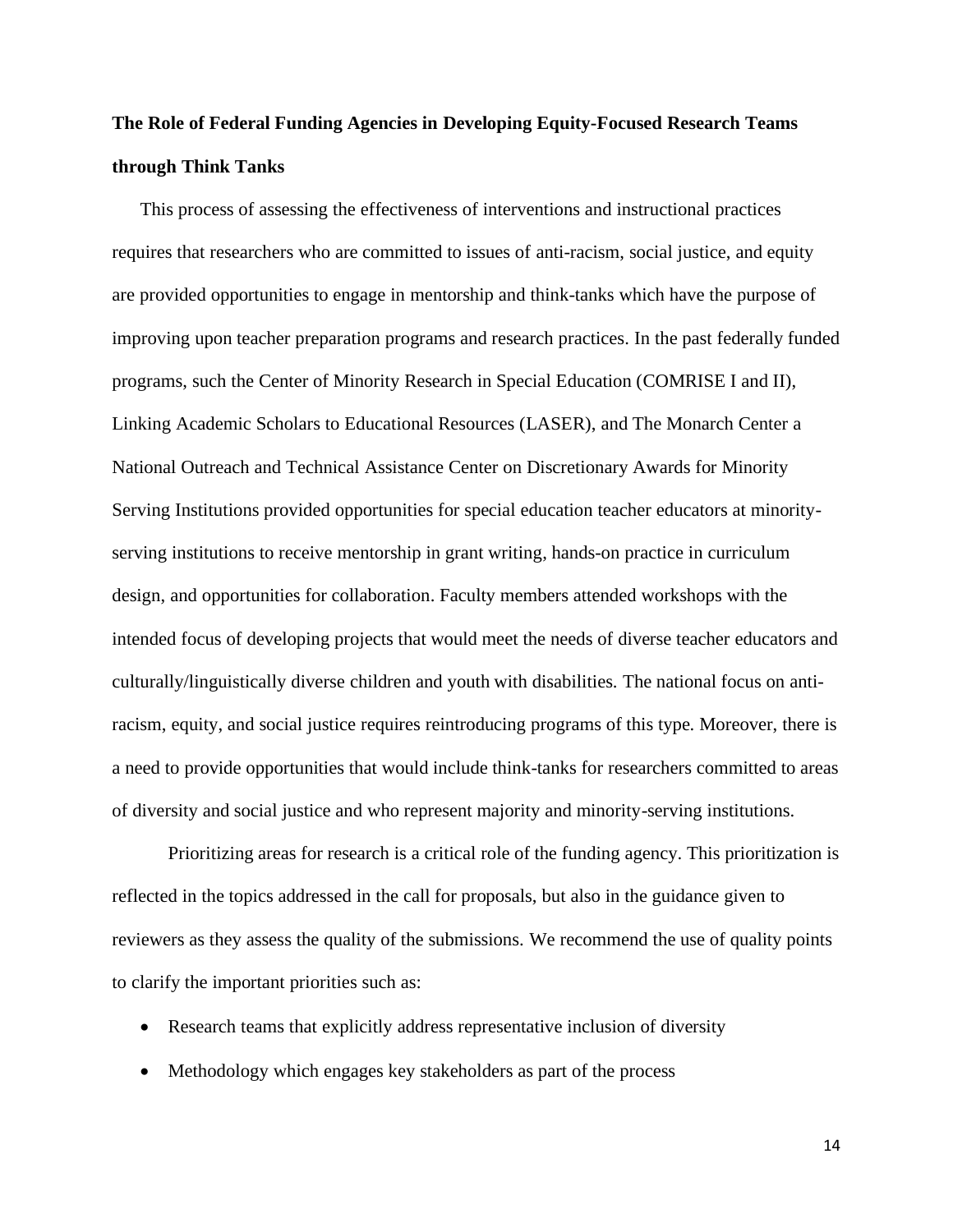- Methodology that addresses systemic factors which influence outcomes for participants
- Sampling procedures that explicitly address target populations with the use of disaggregated data
- Instruments and procedures that reduce bias.

### **Summary**

The components of the Project 20/20 white paper are proposed as a foundational

expectation for advancing anti-racism, anti-ableism, and social justice in our special education

and gifted and talented research practices. A commitment to equity and social justice topics

requires the reexamination of structural norms within the practice of special education research.

Specifically, we recommend that researchers in special education begin by:

- 1. Prioritizing research that addresses social justice, equity, anti-racism, inclusion, and belonging within special education and gifted and talented education.
- 2. Ensuring that research teams reflect diversity and incorporate non-mainstream perspectives.
- 3. Disaggregating data to explore more nuanced outcomes and impacts for targeted populations.
- 4. Selecting topics for funding that examine systemic factors that impact outcomes for students whose identities include the intersection of disability, race, class, or linguistic difference.
- 5. Using quality points to establish clear priorities for research proposals.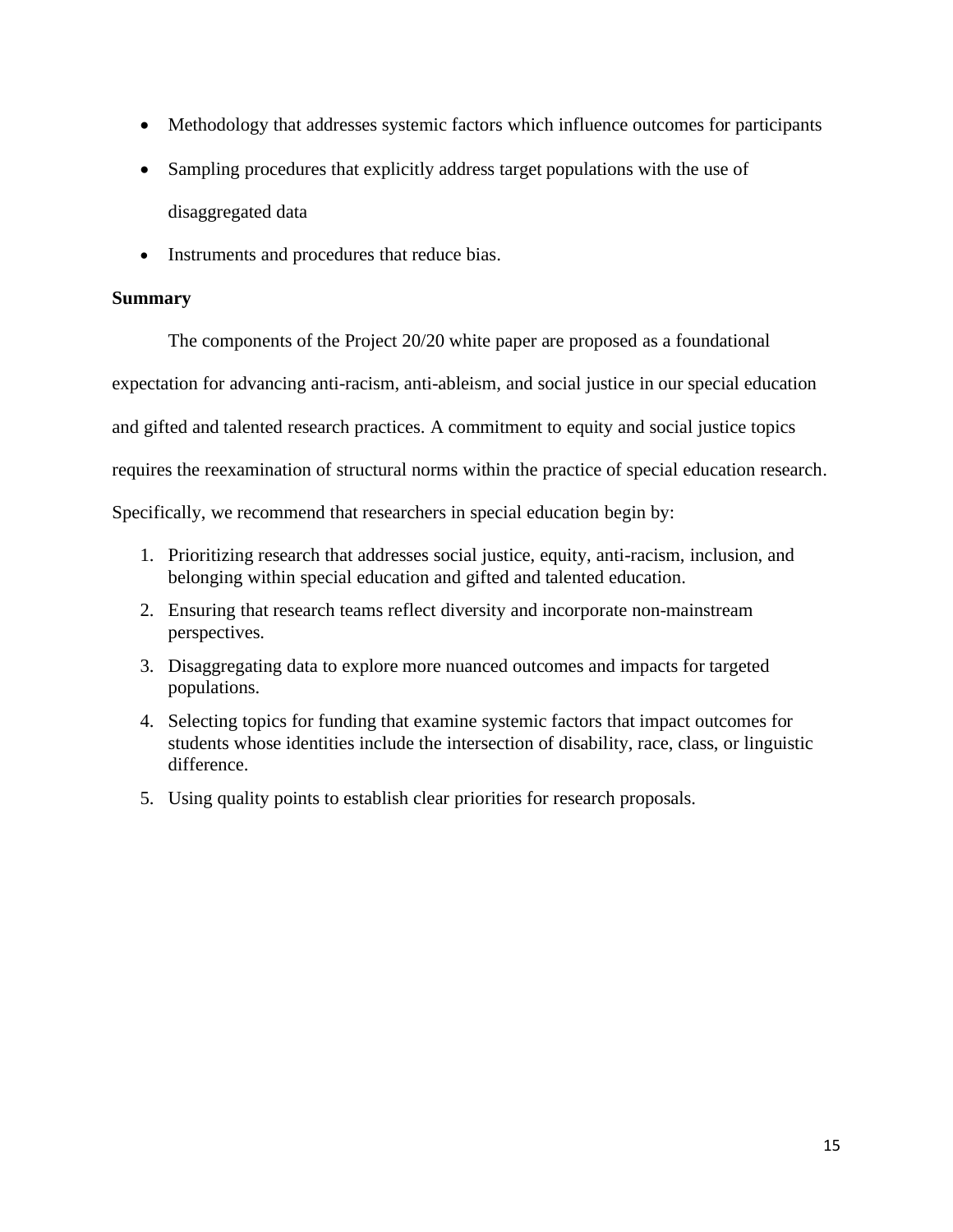### **References**

- Arzubiaga, A. E., Artiles, A.J., King, K.A., & Harris-Murri, N. (2008). Beyond research on cultural minorities: Challenges and implication of research as situated cultural practice. *Exceptional Children. 74*(4), 309-327.
- Banks, J. (2015). Gangsters and wheelchairs: Urban teachers' perceptions of disability, race, and gender. *Disability &Society*, 30(4), 569-582.
- Coleman, M.R., Collins, K.H., Grantham, T., & Biddle, W.H. (2021). Recognizing and responding to Strengths: Underreported students within gifted and talented education. In Farmer T. W., Talbott, E., Lee, D., McMaster, K., & Aceves, T. (Eds.), *Handbook of Special Education Research: Theory, Methods, & Developmental Processes [forthcoming].* Routledge. [https://www.researchgate.net/project/Farmer-T-W-Talbott-E-](https://www.researchgate.net/project/Farmer-T-W-Talbott-E-Lee-D-McMaster-K-Aceves-T-2021-Handbook-of-Special-Education-Research-Theory-Methods-Developmental-Processes)[Lee-D-McMaster-K-Aceves-T-2021-Handbook-of-Special-Education-Research-Theory-](https://www.researchgate.net/project/Farmer-T-W-Talbott-E-Lee-D-McMaster-K-Aceves-T-2021-Handbook-of-Special-Education-Research-Theory-Methods-Developmental-Processes)[Methods-Developmental-Processes](https://www.researchgate.net/project/Farmer-T-W-Talbott-E-Lee-D-McMaster-K-Aceves-T-2021-Handbook-of-Special-Education-Research-Theory-Methods-Developmental-Processes)
- Coleman, M.R., Cashman, J., Linehan, P., Rosser, M., McLaughlin, J., Schuyler, J., & Thompson, A.L. (2020). *Engagement Science: Exploring the Role of Stakeholder Engagement in Educational Systems Change.* Unpublished paper National Association of State Directors of Special Education.
- Conklin, J. (2001). Wicked problems and fragmentation. In J. Conklin (Ed.), *Dialog mapping: Making sense of project fragmentation.* Retrieved from <http://www.cognexus.org/id29.htm>
- Fowler, S., Coleman, M.R., & Bogdan, W.K. (2019). The state of the special education profession survey report. Teaching Exceptional Children, 52(1), 8-29, <https://doi.org/10.1177/0040059919875703>
- Gallagher, J. J. (2006). *Driving change in special education.* Baltimore, MD: Paul H. Brookes Publishing Co.
- Jackson, D. & McCray, E. D. (2016). Culturally and Linguistically Diverse (CLD) Students: What Educator Preparation Programs Need to Do to Support Teacher Learning. CEEDAR Center . Retrieved from [CLD-Students-and-EPPs.pdf \(ufl.edu\)](https://ceedar.education.ufl.edu/wp-content/uploads/2016/11/CLD-Students-and-EPPs.pdf)
- Ladson-Billings, G. (2020). Who's Black? Hybridity, complexity, and fluidity in  $21<sup>st</sup>$  century racial identity. R.T. Teranishi, B.M.D. Nguyen, C.M. Alcantar, & E.R. Curammeng. Measuring race: Why disaggregating data matter for addressing educational inequality. Teacher College Press.

Learning Policy Institute (2020). The Federal Role in Advancing Education Equity and Excellence. [The Federal Role in Advancing Education Equity and Excellence](https://learningpolicyinstitute.org/product/advancing-education-2020-brief)  [\(learningpolicyinstitute.org\)](https://learningpolicyinstitute.org/product/advancing-education-2020-brief)

Rittel, H., & Webber, M. (1973). Dilemma in a general theory of planning. *Policy Science, 4,* 155–159.